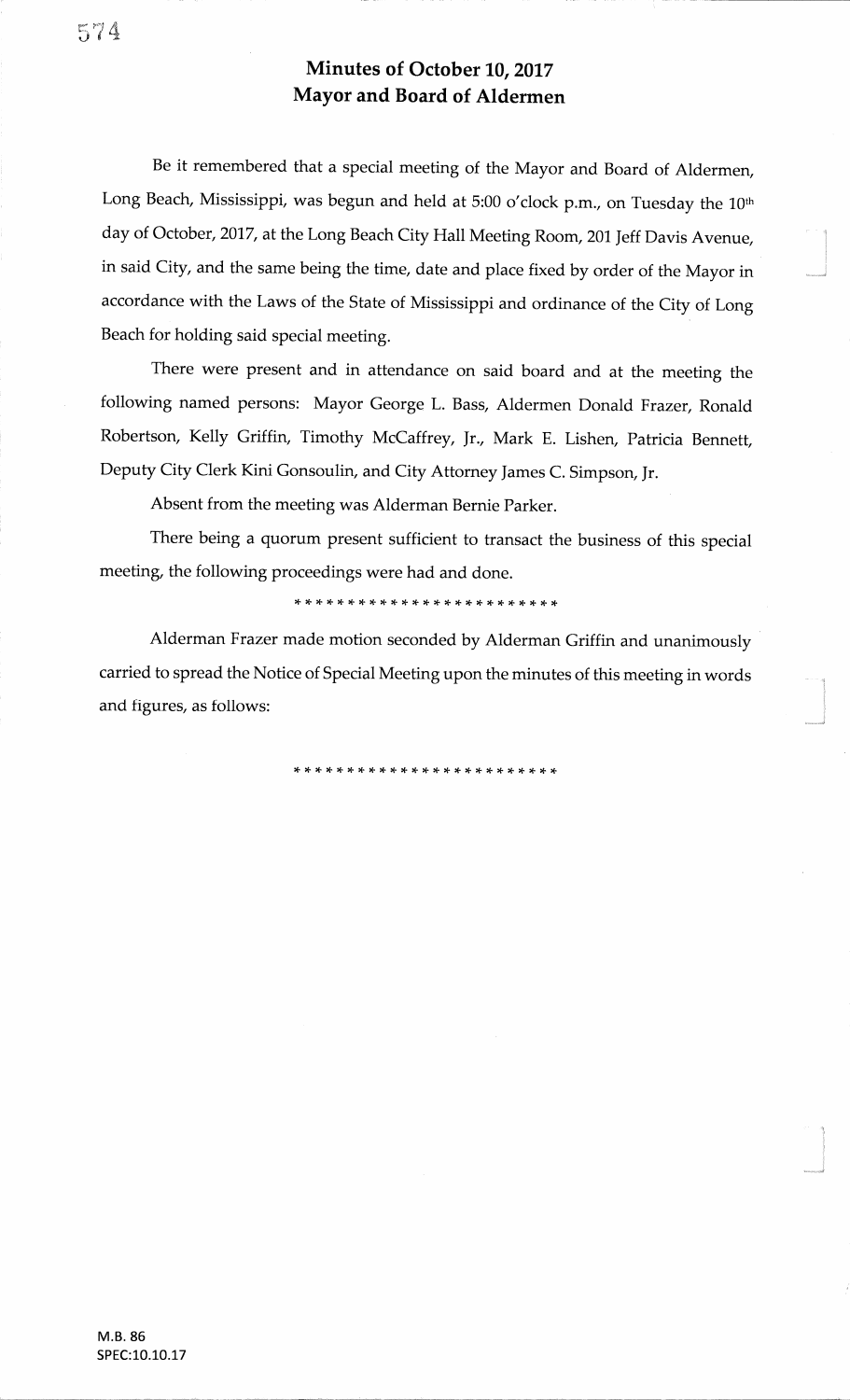BOARD OF ALDERMEN Donald Frazer - At-LargeRonald Robertson - Ward 1<br>Bernie Parker - Ward 2<br>Kelly Griffin - Ward 3<br>Timothy McCaffrey, Jr. - Ward 4<br>Mark E. Lishen - Ward 5<br>Patricia Bennett - Ward 6

t<br>termonia



CITYCLERKTAXCOLLECTOR Rebecca E. Schruff

CITY ATTORNEY ]amesC. Sirnpson,Jr.

STATE OF MISSISSIPPI COUNTY OF HARRISONCITY OF LONG BEACH

TO THE CHIEF OF POLICE OR ANY LAWFUL OFFICER OF THE CITY OF LONG BEACH, MISSISSIPPI:

#### GREETINGS:

THIS IS TO COMMAND YOU TO NOTIFY Aldermen Ron Robertson, Bernie Parker, Kelly Griffin, Timothy McCaffrey, Jr., Mark Lishen, Patricia Bennett, Donald Frazer, City Attorney James C. Simpson, Jr.,and Deputy City Clerk Kini Gonsoulin, all of the City of.Long Beach, Mississippi, that a special meeting of the Long Beach Board of Aldermen has been called and ordered to be held on Tuesday, October 10, 2017, at 5:OO o'clock PM at the Long Beach City Hall Meeting Room, 201 JeffDavis Avenue in said City for the purpose of transacting importantbusiness of the City of Long Beach as follows:

To consider and take action on the following:

- 1. Proclamation of a Civil Emergency
- 2. Workers Comp lnsurance

And you are to have this Notice of Special Meeting then and therewith the endorsement of its service on the above named officers and persons who could be found personally at least three (3) hours before thetime and date fixed for the special meeting aforesaid.

WITNESS MY SIGNATURE, this  $9th$  day of October, 2017 Allalle Base Mayor George L. Bass

201 Jeff Davis • P.O. Box 929 • Long Beach, MS 39560 • 863-1556 • FAX 865-0822 www.cityoflongbeachms.com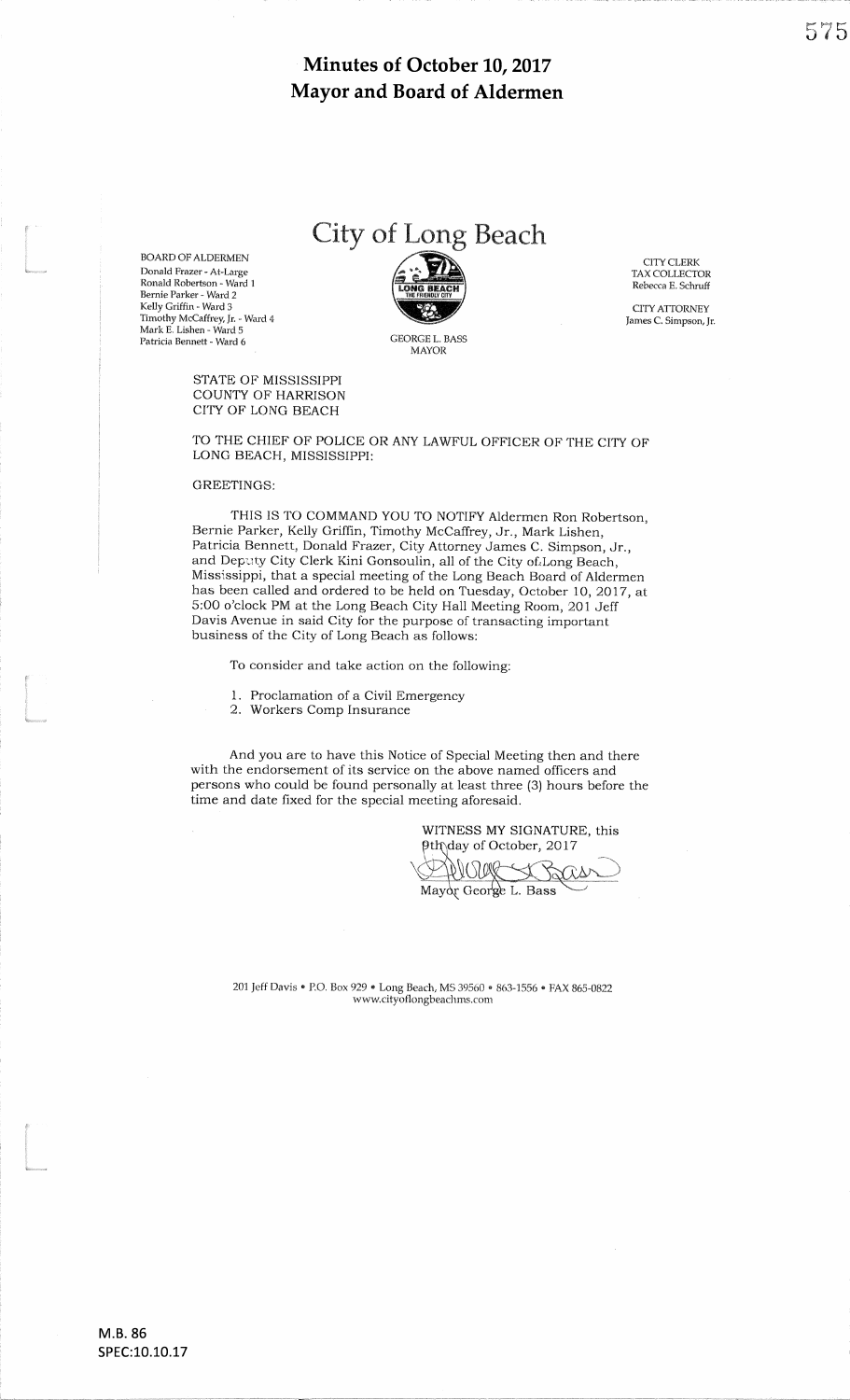STATE OF MISSISSIPPI COUNTY OF HARRISON CITY OF LONG BEACH

I, the undersigned Chief of Police of the City of Long Beach, Mississippi, hereby certify that I have served the within nolice of Special Meeting of the Mayor and Board of Aldermen of the City of Long Beach, Mississippi, by delivering a true and correct copy thereof personally to the following named persons at least three (3) hours prior to the time fixed for said special meeting, viz:

| <b>NAME OF PERSON SERVED</b> | <b>DATE</b>              | <b>TIME</b>         |
|------------------------------|--------------------------|---------------------|
|                              | 1011017                  | :18<br>PY           |
|                              | 10/10/17                 | 100<br>PY           |
|                              | P P Q'                   | ∵ంట<br>$\alpha$ $m$ |
|                              | $\overline{a}$<br>$\sim$ | :38<br>am           |
|                              | 1019117                  | 'SO<br>$\alpha$ m   |
|                              | 917                      | $\cdot$ 3<br>am     |
| والأقليمية                   | Q<br>$\circ$             | 9:3<br>$\alpha$ $m$ |
|                              |                          | 11:04<br>am         |
|                              |                          | $\alpha$ $m$        |
|                              |                          |                     |
|                              |                          |                     |

.<br>Vəfat , Chief

BY: Patrolman

#### )F )F,T,F,F,F \*,F \* \* \*,T,F :T,I,F,T \*,F,T,T,F,F TF,F

Alderman Robertson made motion seconded by Alderman McCaffrey and unanimously carried to spread the Proclamation of Civil Emergency upon the minutes of this meeting in words and figures, as follows: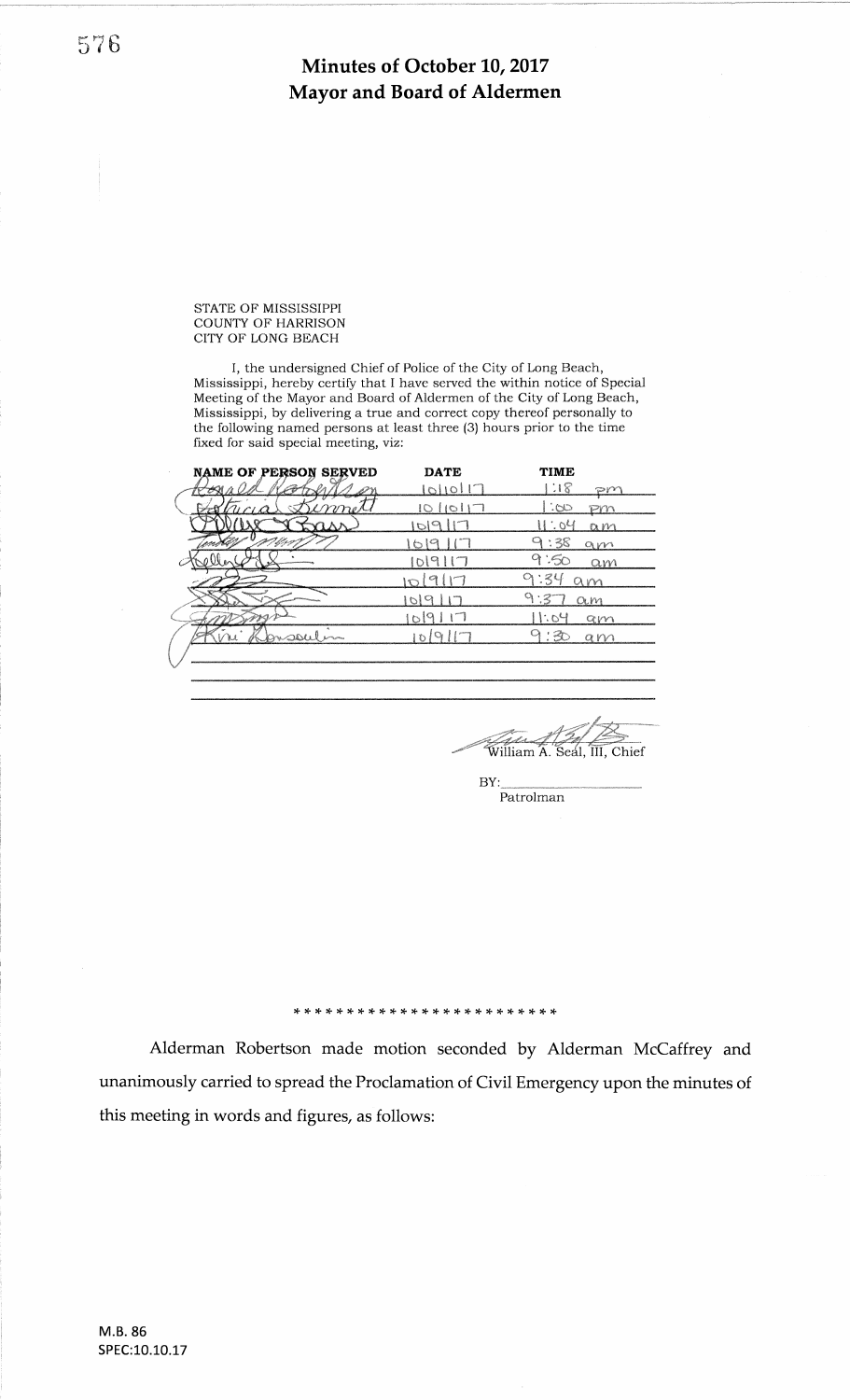BOARD OF ALDERMEN Donald Frazer - AFLarge Ronald Robertson - Ward I Bernie Parker - Ward 2<br>Kelly Griffin - Ward 3 Timothy McCaffrey, Jr. - Ward <sup>4</sup> Mark E. Lishen - Ward 5Patricia Bennett - Ward 6



GEORGE L. BASS MAYOR

CITY CLERK TAX COLLECTOR Rebecca E. Schruff

5',7 7

A!,t(

CITYATTORNEYJames C. Simpson, Jr.

#### OFFICE OF THE MAYOR

## CITY OF LONG BEACH, MISSISSIPPI

#### PROCLAMATION OF A CIVIL EMERGENCY

WHEREAS, the undersigned Mayor of the Cify of Long Beach, Mississippi, as Chicf Administrative Officer of said City, does now find, determine and adiudicate, thatconditions of extreme peril to the public health and safety of the citizens and property in the City of Long Beach, Mississippi, do now exist, caused by torrential rain, flooding wind and storm surge damagc and other related disastrous consequences created by Hurricane Nate on or about October 7,2017; and said conditions warrant the proclamation of a civil emergency as defined in \$45-17-1 of the Mississippi Code,Annotated; now therefore

IT IS HEREBY PROCLAIMED, that a civil emergency is hereby deemed to exist within the City of Long Beach, Mississippi, as of the date hereof, until its termination isfurther proclaimed by the undersigned Mayor of the City of Long Beach, Mississippi

This the 6th day of October, 2017, Long(Beach, Harrison County, Mississippi  $HAPBZ$ r <sup>egyp</sup> a sz, a<br>C ('"} $\begin{matrix} \frac{1}{2} & \frac{1}{2} & \frac{1}{2} \ \frac{1}{2} & \frac{1}{2} & \frac{1}{2} \ \frac{1}{2} & \frac{1}{2} & \frac{1}{2} \ \frac{1}{2} & \frac{1}{2} & \frac{1}{2} \ \frac{1}{2} & \frac{1}{2} & \frac{1}{2} \ \frac{1}{2} & \frac{1}{2} & \frac{1}{2} \ \frac{1}{2} & \frac{1}{2} & \frac{1}{2} \ \frac{1}{2} & \frac{1}{2} & \frac{1}{2} & \frac{1}{2} \ \frac{1}{2} & \frac{1}{2}$  i:)dan di di 13i%A

VV OG DUDS) George L. Bass, Mayor

The City of Long Beach, Mississipp

,+

'4ps--..'--\

Glace Dall Stacey Dahl, Deputy City Clerk

201 Jeff Davis . P.O. Box 929 . Long Beach, MS 39560 . 863-1556 . FAX 865-0822 w:vw.cityoflongbeachms.com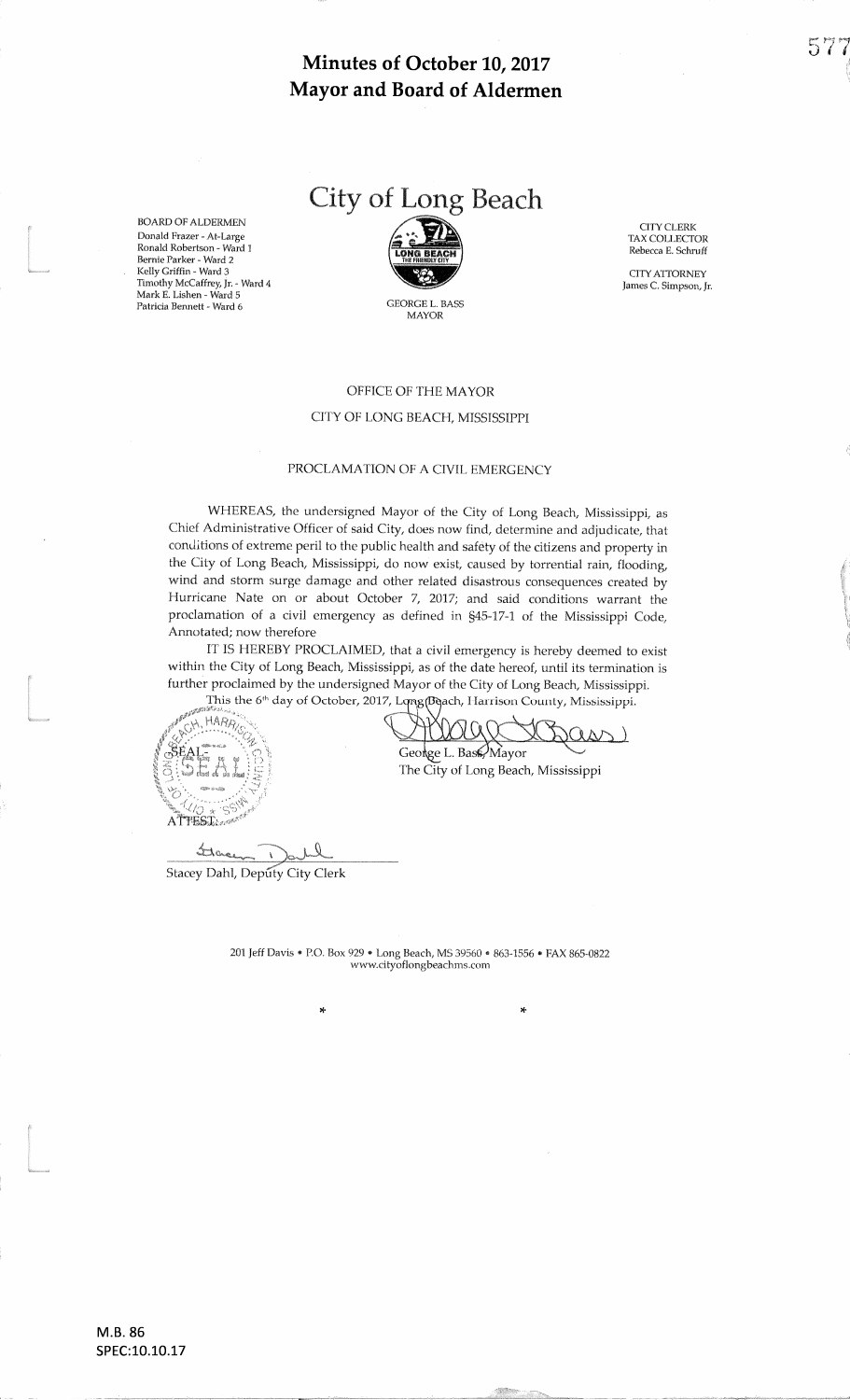The Mayor and Board of Aldermen took up for consideration the matter of declaring a local state of emergency as a result of torrential rains, flooding and wind damage throughout the City caused by Hurricane Nate. After a discussion of the subject Alderman Griffin offered and moved the adoption of the following resolution:

RESOLUTION DECLARING A STATE OF EMERGENCY WITHIN THE CITY OF LONG BEACH, MISSISSPPI, AND FOR RELATED PURPOSES.

WHEREAS, the Mayor and Board of Aldermen (the "Governing Authority") of the City of Long Beach, Mississippi, (the "Municipality"), having made due investigation thereof, do now find, determine, adjudicate and declare as follows:

1. That on or about October 7, 2017, flooding conditions and wind damage throughout the City of Long Beach, Mississippi, in the afterrnath of torrential rains caused by Hurricane Nate, created and continues to create conditions which places the citizens of the Municipality in extreme peril due to endangered lives and property and the detriment of the health, safety and welfare of the citizens of the Municipality; and

2. The Mayor of the Municipality, on the 6<sup>th</sup> day of October, 2017, proclaimed a local emergency to exist in the Municipality by virtue of the impending peril to its citizens as a result of torrential rains, flooding, wind damage and other related disastrous consequences caused by Hurricane Nate which comrnenced in the late night hours of October 7, 2017, and continues affecting the public welfare, health and safety of persons and property within said Municipality; and

3. That the legislature of the State of Mississippi has provided under §33-15-1 et seq., Mississippi Code Annotated 1972 "The Mississippi Emergency Management Law" and §33-15-301 et seq., Mississippi Code Annotated (as amended) the "Disaster Assistance Act of 1993" for relief from such natural disasters and the co-ordinations of emergency acts with other local, state and federal agencies; and

4. After discussion of all of the above, the Governing Authority of the Municipality does further find, determine and adjudicate and declare that in the public interest, in accordance with §33-15-1 et seq., a local state of emergency exists within the Municipality.

5. That as a result of the above, the resources of the Municipality are strained beyond their limits to cope with said disaster.

NOW THEREFORE, BE IT RESOLVED BY THE MAYOR AND BOARD OF ALDERMEN OF THE CITY OF LONG BEACII, MISSISSPPI, AS FOLLOWS: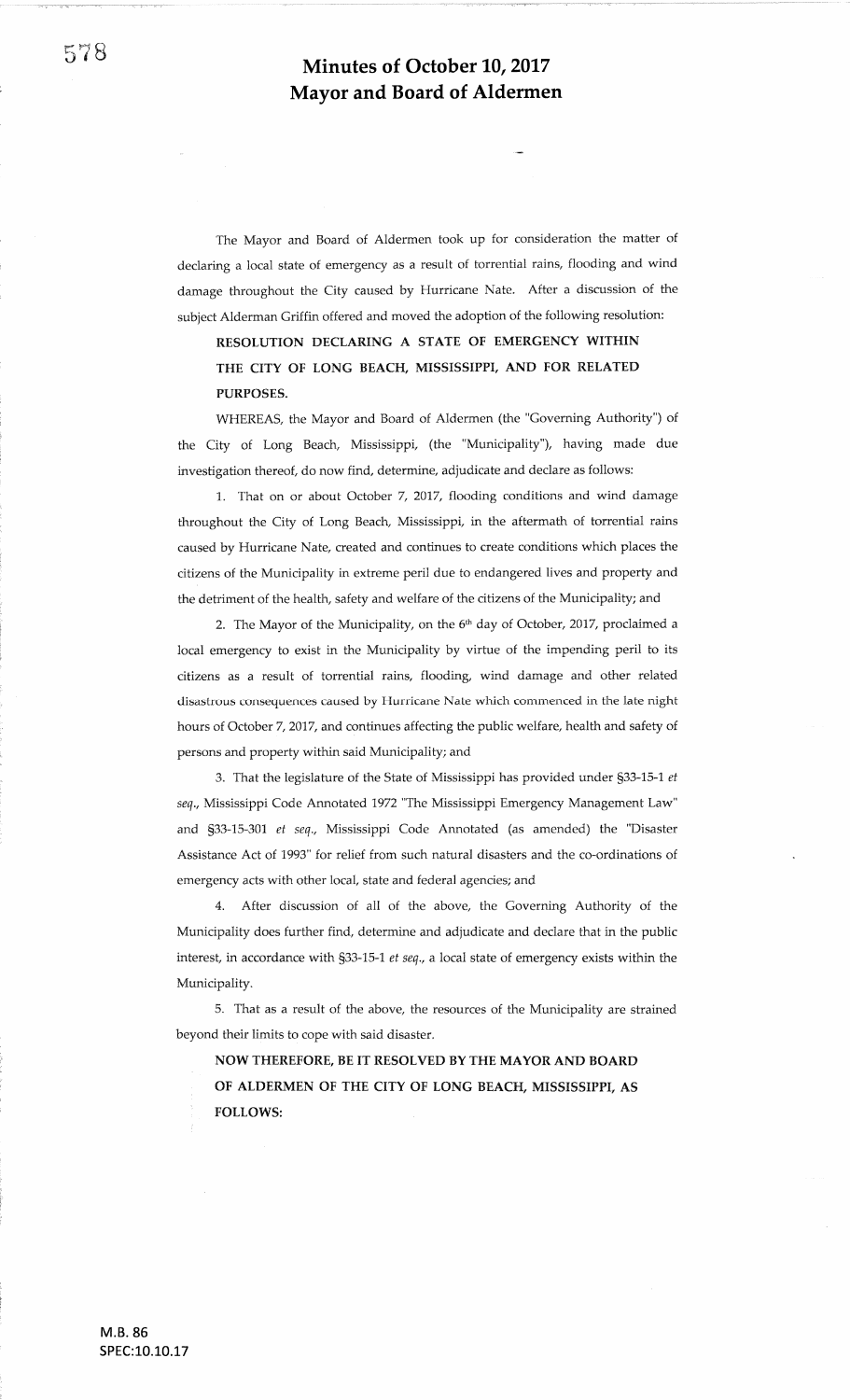SECTION 1. A local emergency exists within the territorial limits of the Municipalify as a result of torrential rains and flooding caused by Hurricane Natewhich the resources of the City are unable to cope; and

SECTION 2. Said emergency shall be deemed to continue to exist for unspecifiedperiod of time although the Goveming Authority shall review the need to continue theemergency no less than every seven (7) days and the emergency shall be terminated within seven (7) days unless in the opinion of the Governing Authority, there is acontinuing need to maintain a state of emergency.

SECTION 3. This resolution shall take effect and be in force from and after itsadoption.

Alderman Lishen seconded the motion to adopt the foregoing resolution, and the question being put to a roll call vote by the Mayor, the result was as follows:

| Alderman Robertson | voted | Aye                |
|--------------------|-------|--------------------|
| Alderman Bennett   | voted | Aye                |
| Alderman Frazer    | voted | Aye                |
| Alderman Lishen    | voted | Aye                |
| Alderman McCaffrey | voted | Aye                |
| Alderman Griffin   | voted | Aye                |
| Alderman Parker    | voted | Absent, Not Voting |

The question having received the affirmative vote of all the Aldermen present and voting; the Mayor declared the motion carried and the resolution adopted andapproved this the 10<sup>th</sup> day of October, 2017.

:F T} 'F 'F 'F 'F :F 'T 'F !F 'F 'F 'T 'S 'F 'T :} IF 'F 'F !I 'F 'T 'I. :T

**APPROVED** L.

**ATTEST** 

Kini Gonsoulir; Depury City Clerk

l<br>Linnarozofi

L

L

579